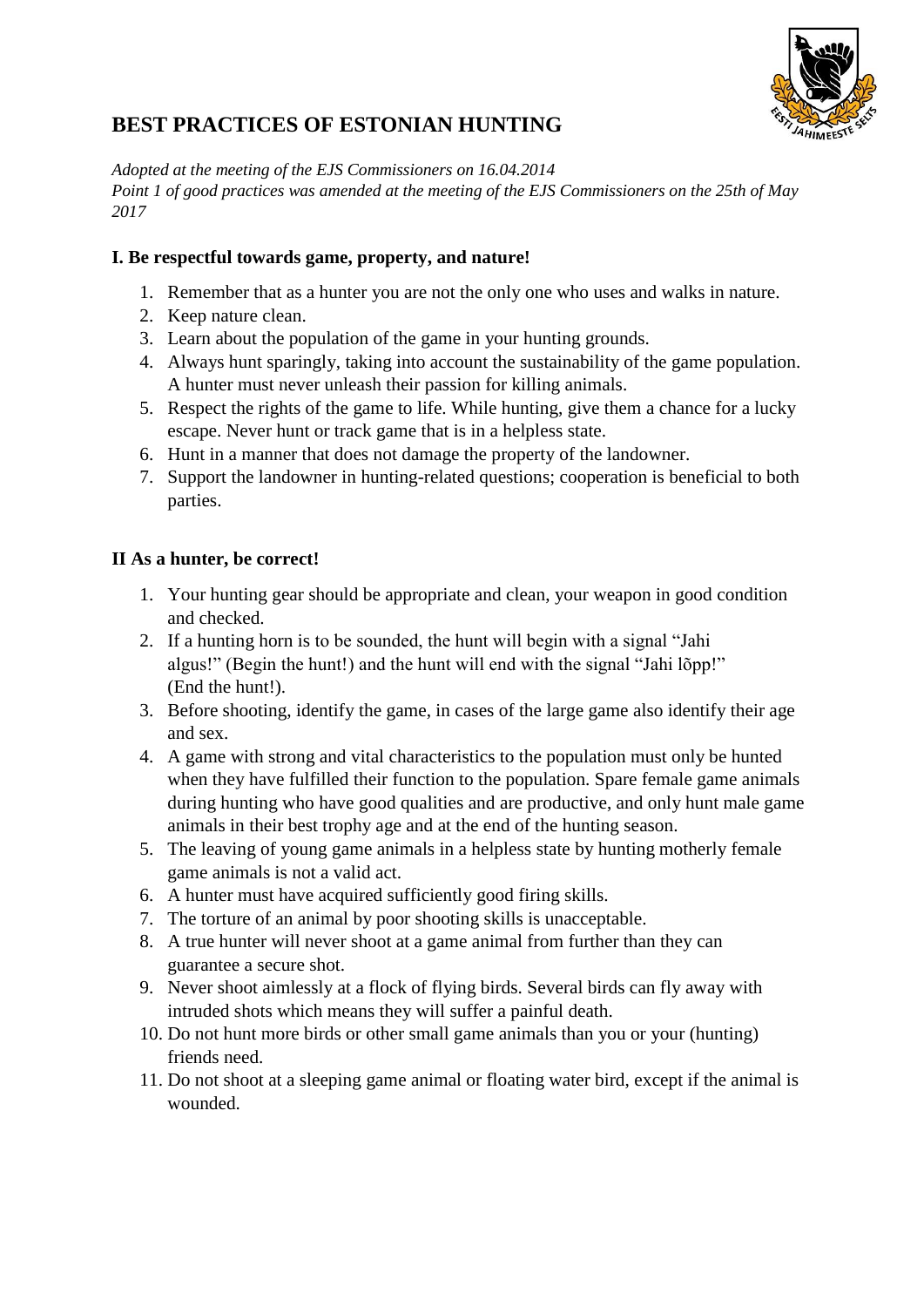

#### **III The wounded game shall not be left in the forest!**

- 1. A fired shot is never a miss unless it has been proven otherwise.
- 2. The hunter must conscientiously search (with a dog, if possible) for the shot animal.
- 3. A hunter shall inform the user of a neighboring hunting ground if the wounded game moves there.
- 4. A wounded large game is killed by a mercy shot to the upper neck or behind the ear.
- 5. A wounded small game is killed by a repeat shot or a blow to the back of the head.
- 6. Wounded birds are killed by repeat shots or by a pierce to the back of the head.
- 7. As a rule, uninvolved persons are not to be present at the moment of killing.

### **IV Treat the caught prey with respect!**

- 1. All game regardless of species, gender or age are to be treated equally.
- 2. Caught big game is adorned with the placing of a branch on their right side (spruce, juniper, oak or, in the absence thereof, herbage). For the male game, a branch is placed on them with the stem facing towards the head and for the female game the top facing the head.
- 3. Game's meat body will be, if possible, removed from the forest without skinning and cutting. If necessary, the viscera are removed from the woods.
- 4. Roe deer and smaller game are not to be dragged, but if possible, carried out of the forest.
- 5. The viscera of game smaller than roe deer are removed without rolling up one's sleeves.
- 6. It is expedient to remove the viscera and bladder of rabbits on the shooting site.
- 7. Birds are carried by the neck by hanging them on a bird belt or in a hunting net.
- 8. If the captured animals at the end of the joint hunt are displayed as a "parade," then it is strictly forbidden to step over the prey! Animals must not be nudged by a foot!
- 9. Medal-worthy hunting trophies are not to be cut into souvenirs or used otherwise for the manufacturing of consumer goods.

### **V Handle your hunting weapon with care!**

- 1. Handle your hunting gun always as if it were loaded.
- 2. Never turn the gun towards a person.
- 3. Ensure that the flight path of the bullet or the trajectory of pellets is safe for other people before shooting.
- 4. If the situation during hunting becomes uncertain, ethics require that you have mastered the heavy art of letting go of a shot.
- 5. When you unlock, raise, load, hold the gun or release its cartridge, point the gun to the ground so that nobody is at risk.
- 6. The weapon must be unloaded, with an open trigger or the break-action open during breaks or while traveling from one place to the other with companions.

### **VI Be a great hunting companion!**

1. Respect other hunters' right to hunt.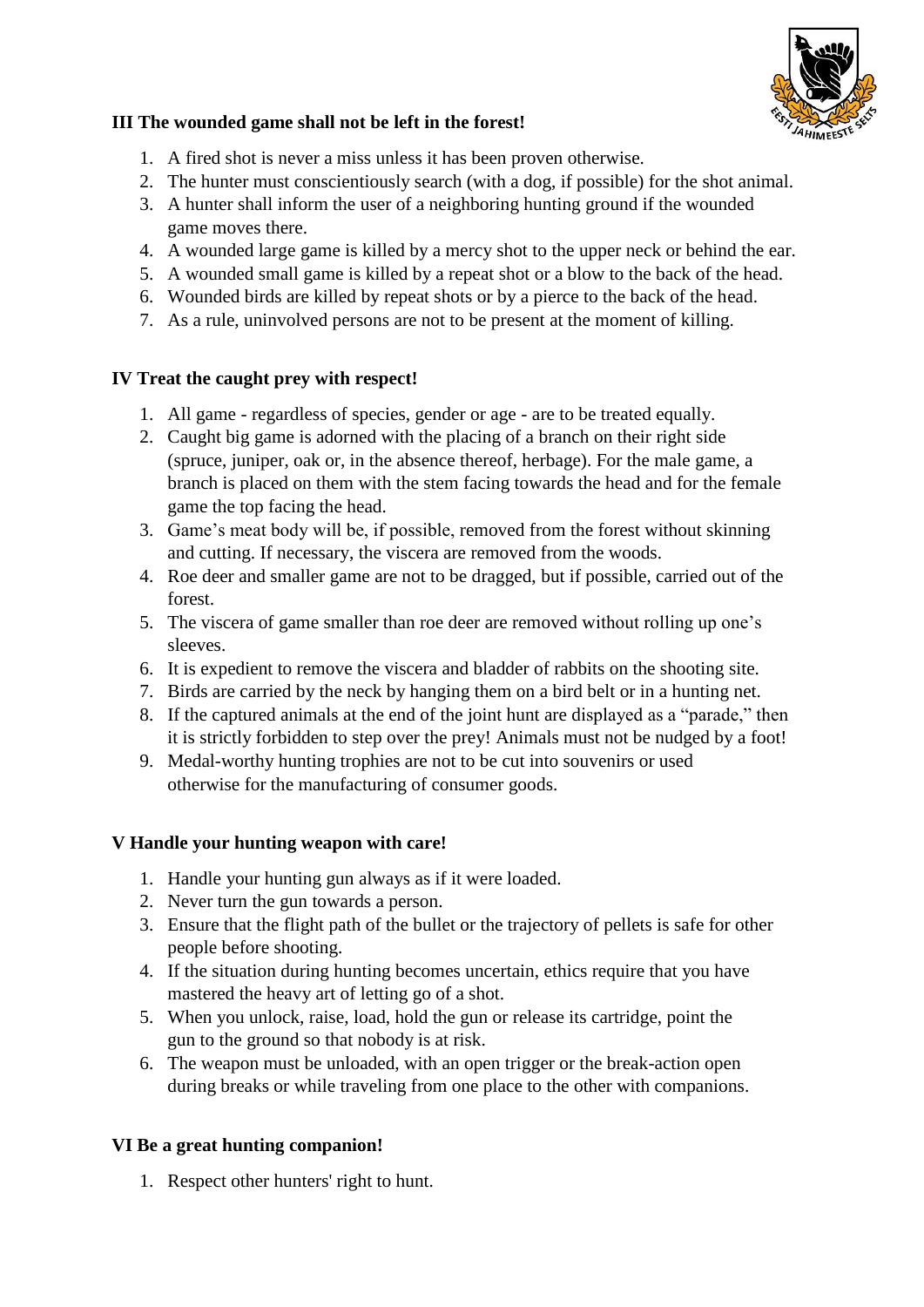

- 2. Do not be disdainful or envious of their hunting luck.
- 3. An animal in an adjacent firing sector shall not be shot.
- 4. A successful hunter is adorned with a green branch attached to their headgear, which is torn from the branch placed on the captured game. During joint hunts, the hunter is adorned by the hunt lead.
- 5. The prey is divided according to conditions announced before the hunt. One option is to do so via lottery. Also, the dogs' owners who have done well, have earned an additional helping.
- 6. If a hunt king is to be chosen for a joint hunt, then the hunter who caught the most valuable prey is crowned. Other positive behaviors could also be highlighted (helping others, not firing in a difficult situation, etc.).
- 7. When shooting with a bullet (both rifle and smoothbore barrel), the game is considered to be killed by the hunter who first hit the animal in the chest cavity (lungs, heart).
- 8. In case of scattershot, the game is considered to be shot by the hunter who last hit the animal (a mercy shot to ease the pain of the animal does not count).
- 9. The hunting trophy belongs to the hunter who hit the big game first with a kill-shot. If a big game is simultaneously hit by multiple hunters and the first hit cannot be determined, then the hunt lead will assign the trophy, or the trophy will be left on the walls of the hunting lodge of the organization that organized the hunt.

#### **VIII A hunting dog is a friend and companion of the hunter.**

- 1. Dogs are brought and taken away from the hunt on a leash.
- 2. The dog on the hunt must be trained and obey the orders of their master.
- 3. The owners of untrained dogs accompanying the hunt must ensure that dogs do not interfere with the hunt.
- 4. In a foreign hunting area, use your dog only if the owner of the hunting area so wishes or permits.
- 5. The game is not to be shot in front of a strange dog. Strange dogs are considered to not belong to the hunting party, regardless of who are the masters of said dogs in a group.
- 6. A hunter shall not take a raccoon or some other small game caught by the dog of a hunting companion.
- 7. During small game hunting, the shot small game shall not be picked up before the dog that tracked it has been able to sniff it.
- 8. Do not leave your dog in the car to freeze during winter or when the dog has become wet. Do not forget your dog in the car during hot weather.
- 9. If the dog is injured during the hunt, then it has the right (if necessary) for immediate medical aid.
- 10. After hunting, the dog is entitled to peace, warmth, good food and clean water.